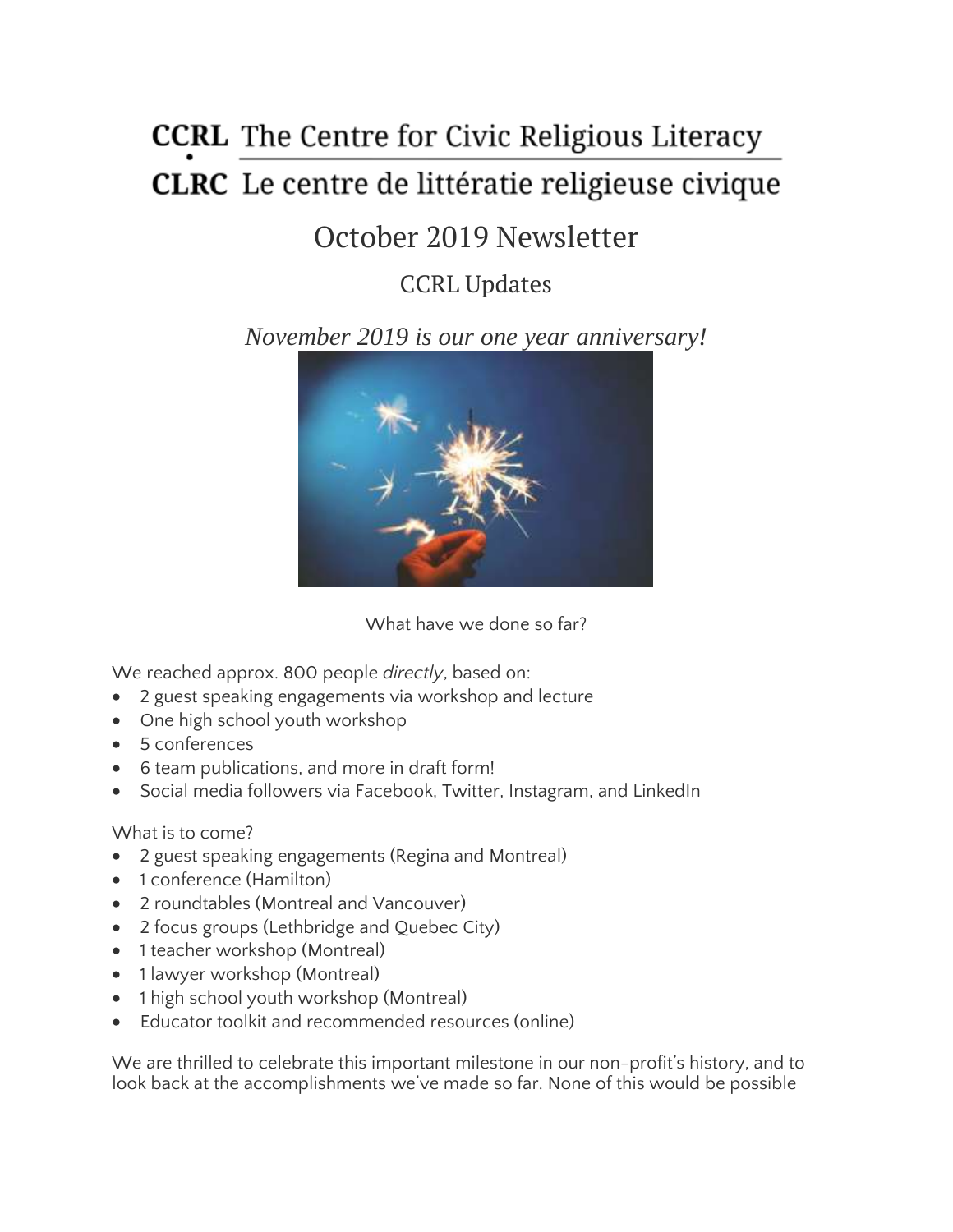without our incredible [team,](https://ccrl-clrc.ca/about/team/) board of [directors,](https://ccrl-clrc.ca/about/boda/) advisors, and our [partners](https://ccrl-clrc.ca/about/partners/) and [supporters](https://ccrl-clrc.ca/about/partners/) – Thank you all!

Please visit our website to learn more about upcoming [events](https://ccrl-clrc.ca/our-presentations/) and [resources.](https://ccrl-clrc.ca/resources/recommended-resources/)

Headlines about religious literacy are noted below in this bi-monthly newsletter.

### The Pulse



News, reports, and research headlines (Canada and global) related to religious literacy. Follow our [Twitter,](https://twitter.com/CcrlClrc) [Instagram,](https://www.instagram.com/ccrl.clrc/) and [LinkedIn](https://www.linkedin.com/company/ccrl-clrc/) accounts for headlines on a regular basis. As a reminder, these headlines do not indicate endorsement but are shared for the purpose of awareness.

#### **Canada:**

- Justin Trudeau grapples with [Quebec's](https://www.ft.com/content/34359ea6-defa-11e9-9743-db5a370481bc) religious wear law *Financial Times*
- Federal candidates spar over abortion, [persecution](https://globalnews.ca/news/5990827/federal-candidates-abortion-persecution-of-christians-catholic-voters/) of Christians to woo Catholic [voters](https://globalnews.ca/news/5990827/federal-candidates-abortion-persecution-of-christians-catholic-voters/) *Global News*
- Could Quebec's [secularism](https://www.cbc.ca/radio/thehouse/could-quebec-s-secularism-law-resonate-in-the-rest-of-canada-1.5309565) law resonate in the rest of Canada? *CBC Radio*
- Religious shift may drain Tory support: Study reports [increased](https://www.winnipegfreepress.com/arts-and-life/life/faith/religious-shift-may-drain-tory-support-562144302.html) liberalism among faithful, even in [evangelical](https://www.winnipegfreepress.com/arts-and-life/life/faith/religious-shift-may-drain-tory-support-562144302.html) circles *Winnipeg Free Press*

#### **Territories:**

- Federal candidates debate [immigration,](https://www.yukon-news.com/federal-election/federal-candidates-debate-immigration-racism/) racism *Yukon News*
- Films with NWT links dominate [Yellowknife](https://cabinradio.ca/23474/news/arts/films-with-nwt-links-dominate-yellowknife-film-festival-line-up/) Film Festival line-up Cabin Radio
- Inuit take the lead in Inuit Studies [conference](https://nunatsiaq.com/stories/article/inuit-take-the-lead-in-inuit-studies-conference/) *Nunatsiaq News*
- Women only swim night at [Yellowknife](https://www.cbc.ca/news/canada/north/ladies-night-yellowknife-pool-1.5319487) pool proves popular *CBC North*

#### **British Columbia:**

It's a symbol of our [strength':](https://cfjctoday.com/2019/10/13/its-a-symbol-of-our-strength-heiltsuk-open-first-big-house-in-120-years/) Heiltsuk open first Big House in 120 years *CFJC Today*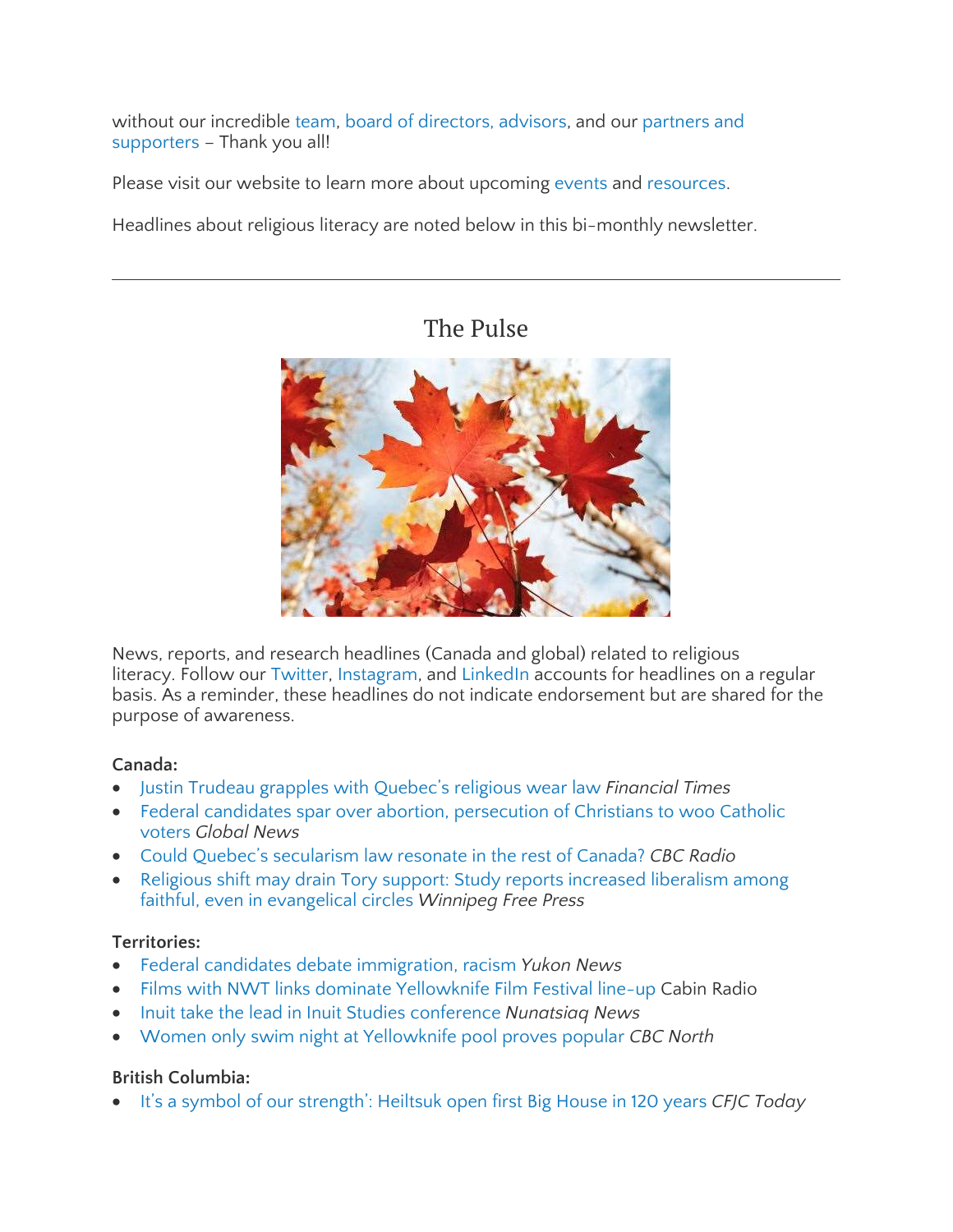- UBC [expands](https://www.cjnews.com/news/canada/ubc-expands-jewish-studies-with-1-million-gift) Jewish Studies with \$1 million gift *Canadian Jewish News*
- B.C. [residential](https://aptnnews.ca/2019/10/02/b-c-residential-school-survivors-gather-with-tseshaht-first-nation-to-free-lost-souls/) school survivors gather with Tseshaht First Nation to free lost [souls](https://aptnnews.ca/2019/10/02/b-c-residential-school-survivors-gather-with-tseshaht-first-nation-to-free-lost-souls/) *APTN News*
- Woman wins right to use term 'death midwife' in B.C. [Supreme](https://globalnews.ca/news/5985983/death-midwife-court-case/) Court *Global News*

#### **Alberta:**

- *Muslim Women Arts Festival — [Edmonton](https://www.cbc.ca/news/canada/edmonton/muslim-women-arts-film-edmonton-1.5284828) CBC News, Edmonton*
- Fort McMurray [Celebrates](https://www.fortmcmurraytoday.com/news/local-news/gallery-fort-mcmurrays-hindu-community-begin-navratri-celebrations) Navratri Fort McMurray Today
- Faith [Communities](https://globalnews.ca/news/5936305/climate-justice-candlelight-vigil-alberta-legislature/) Support Climate Change Protestors in Edmonton *Global News Edmonton*
- [Indigenous](https://edmonton.ctvnews.ca/very-childish-indigenous-ceremony-interrupted-mocked-during-rally-for-climate-change-1.4605361) Ceremony Mocked During Climate Change Protest *CTV News, Edmonton*
- Muslim [organization](https://calgary.ctvnews.ca/muslim-organization-offers-food-clothing-to-those-in-need-1.4605271?cache=yes%3FautoPlay%3Dtrue%3FclipId%3D375756%3FclipId%3D89950%3FclipId%3D104070%3Fot%3DAjaxLayout) offers food to those in need *CTV News Calgary*

#### **Prairies:**

- Op-ed: Leaders wrong to accede to Quebec's [symbols-ban](https://news.umanitoba.ca/op-ed-leaders-wrong-to-accede-to-quebecs-symbols-ban-demand/) demand *University of Manitoba News*
- Opera about sex abuse to start [dialogue](https://www.winnipegfreepress.com/arts-and-life/life/faith/opera-about-sex-abuse-to-start-dialogue-562143832.html) *Winnipeg Free Press*
- Pagan priest [challenging](https://www.cbc.ca/news/canada/saskatchewan/shawn-sanford-beck-workshops-regina-1.5320242) peoples' opinions on gender, religion and 'bi-spirituality' *CBC Saskatchewan*
- 'Crazy out there': [Increasing](https://www.cbc.ca/news/canada/regina-gang-problem-solutions-1.5313437) violence in North Central Regina has residents looking for [solutions](https://www.cbc.ca/news/canada/regina-gang-problem-solutions-1.5313437) *CBC News*

#### **Ontario:**

- Who Chooses Ontario [Independent](https://www.cardus.ca/research/education/reports/who-chooses-ontario-independent-schools-and-why/) Schools and Why? *Cardus*
- Ontario's top court [dismisses](https://www.ctvnews.ca/canada/ontario-s-top-court-dismisses-brain-death-case-but-does-not-rule-on-key-issue-1.4630475) brain death case, but does not rule on key issue *CTV Toronto*
- OSPCA mobile spay and neuter unit travels to [northwestern](https://www.cbc.ca/news/canada/thunder-bay/naicatchewenin-ospca-mobile-pet-unit-1.5304015) Ontario First Nation *CBC Thunder Bay*
- Opinion: The Algonquin [grandmothers'](https://www.macleans.ca/opinion/the-algonquin-grandmothers-fight-for-the-sacred-chaudiere-falls/) fight for the sacred Chaudiere falls *Maclean's*

#### **Quebec:**

- Des [manifestations](https://www.lapresse.ca/actualites/201910/06/01-5244316-des-manifestations-contre-la-loi-21-dans-quatre-villes-du-quebec.php?utm_source=facebook&utm_medium=social&utm_campaign=algofb&fbclid=IwAR064wSvmLFsHydBD2woepUlgXxXRwA2mDN6hUALcvyER6pcL5i0VBXRMKE) contre la Loi 21 dans quatre villes du Québec *La Presse*
- [Bonjour/Hi](https://www.journaldequebec.com/2019/10/05/bonjour-hi-la-police) la police *Journal de Quebec*
- Québec veut interdire le [«Bonjour-Hi!»](https://www.lesoleil.com/actualite/politique/quebec-veut-interdire-le-bonjour-hi-dans-les-commerces-et-services-publics-6847165f77d49210bd3dc86c500aad11) dans les commerces et services publics *Le Soleil*
- [«Face-à-Face»:](https://www.tvanouvelles.ca/2019/10/02/le-face-a-face-2019-en-direct) les chefs ont tout donné » *TVA*
- [Protesters](https://globalnews.ca/news/5997737/protest-bill-21/) continue rallying against Bill 21 across Quebec *Global News*

#### **Atlantic provinces:**

- Halifax-area PPC candidate under fire for [Islamophobic](https://globalnews.ca/news/6016116/sybil-hogg-islam-tweets/) tweets *Global News*
- Interfaith event hopes to get newer [Canadians](https://www.cbc.ca/news/canada/newfoundland-labrador/canadidate-open-house-1.5320046) ready to vote *CBC Newfoundland and Labrador*
- 'We will not forget you:' Sisters in Spirit Vigil honours [MMIWG](https://www.cbc.ca/news/canada/prince-edward-island/pei-sisters-in-spirit-vigil-mmigw-1.5308656) *CBC PEI*
- CBU [international](https://atlantic.ctvnews.ca/cbu-international-student-who-drives-cab-says-assault-by-passenger-was-racially-motivated-1.4623485) student who drives cab says assault by passenger was racially [motivated](https://atlantic.ctvnews.ca/cbu-international-student-who-drives-cab-says-assault-by-passenger-was-racially-motivated-1.4623485) *CTV News Atlantic*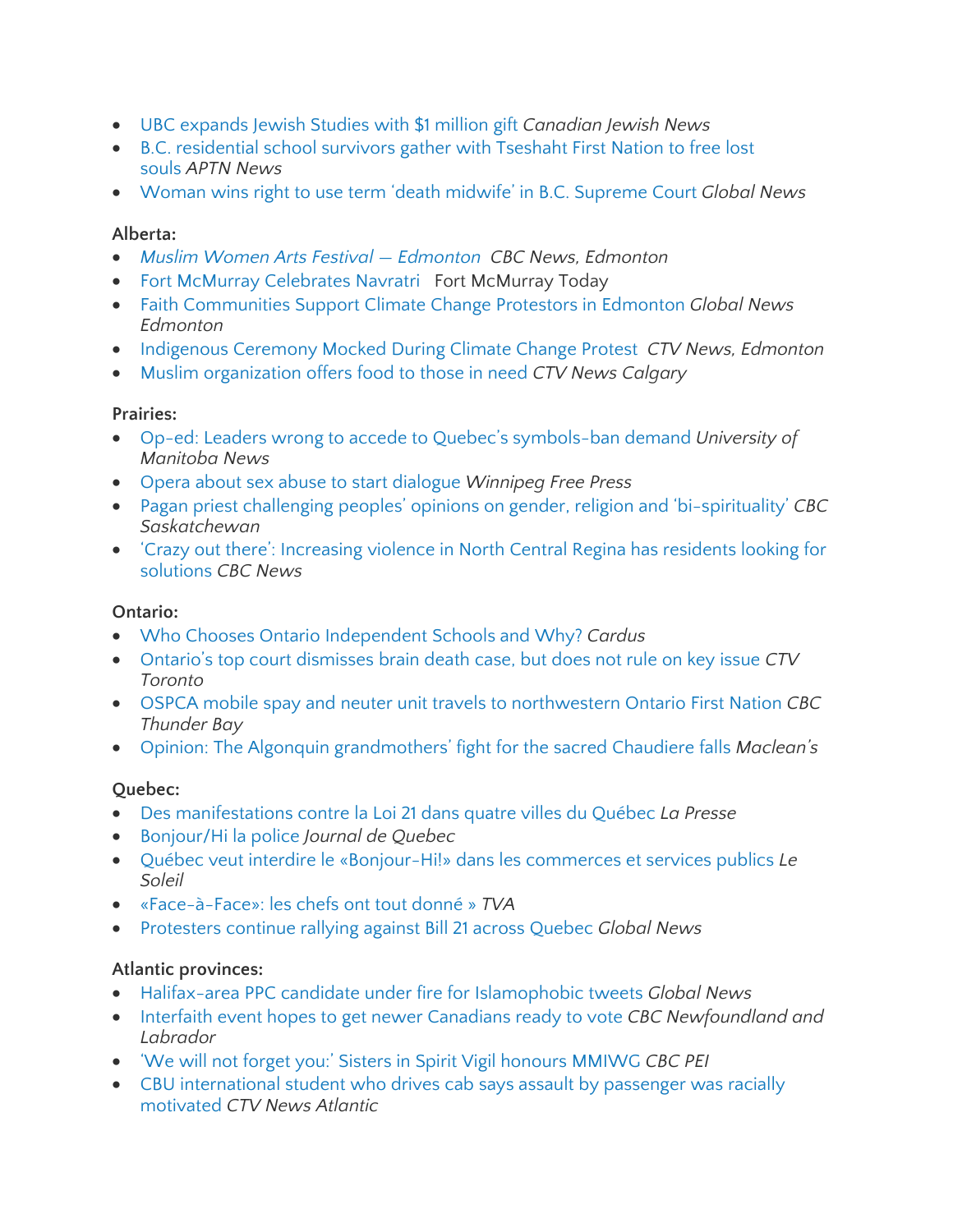#### **International:**

- Africa's Catholic churches face [competition](https://theconversation.com/africas-catholic-churches-face-competition-and-a-troubled-legacy-as-they-grow-122611?utm_medium=email&utm_campaign=Latest%20from%20The%20Conversation%20for%20September%2010%202019%20-%201406313251&utm_content=Latest%20from%20The%20Conversation%20for%20September%2010%202019%20-%201406313251+CID_af98c79eaae15316cb2f5237d138950d&utm_source=campaign_monitor_global&utm_term=Africas%20Catholic%20churches%20face%20competition%20and%20a%20troubled%20legacy%20as%20they%20grow) and a troubled legacy as they grow *The Conversation (Africa)*
- The biggest hurdle for the Coalition's religious [discrimination](http://theconversation.com/the-biggest-hurdle-for-the-coalitions-religious-discrimination-bill-how-to-define-religion-125214) bill: how to define ['religion'](http://theconversation.com/the-biggest-hurdle-for-the-coalitions-religious-discrimination-bill-how-to-define-religion-125214) *The Conversation (Australia)*
- Iran's [Khamenei](https://www.reuters.com/article/us-iran-nuclear-khamenei/irans-khamenei-says-building-using-nuclear-bomb-is-forbidden-under-its-religion-tv-idUSKBN1WO15H) says building, using nuclear bomb is forbidden under its religion: [TV](https://www.reuters.com/article/us-iran-nuclear-khamenei/irans-khamenei-says-building-using-nuclear-bomb-is-forbidden-under-its-religion-tv-idUSKBN1WO15H) *Reuters*
- Surviving [Indonesia](https://www.scmp.com/lifestyle/article/3031261/surviving-indonesia-atheist-when-country-built-rigid-religious-traditions) as an atheist when the country is built on rigid religious traditions and [policies](https://www.scmp.com/lifestyle/article/3031261/surviving-indonesia-atheist-when-country-built-rigid-religious-traditions) *South China Morning Post*



# Religious Literacy Thought Corner

Here are some podcasts, webinars, and other resources for a more detailed understanding of religious literacy.

- What is an Indigenous land acknowledgement and why are they important? People have different opinions about them across the [provinces](http://angusreid.org/indigenous-land-acknowledgments/) and at different venues. To learn more about them, check out: [https://nativeland.ca/territory](https://native-land.ca/territory-acknowledgement/)[acknowledgement/.](https://native-land.ca/territory-acknowledgement/)
- Trying to understand Law 21 from a Quebec perspective? Read this two part discussion from the Montreal Gazette – [Part](https://montrealgazette.com/news/local-news/since-quebecs-early-days-religion-has-been-a-burning-issue) 1, [Part](https://montrealgazette.com/news/local-news/quebec-and-religion-part-2) 2.
- Podcast: Spirits & [Spirituality](https://www.spreaker.com/show/spirits-spirituality_1)
- Podcast: "Religious Illiteracy: The [Consequences](https://interfaithradio.org/Archive/2019-September/Religious_Illiteracy__The_Consequences_of_Ignorance) of Ignorance" by Interfaith Voices

# Cultural/Holy days (October & November 2019)

This table describes the dates generally commemorated or observed by many individuals within a community. Some individuals from each community may not adhere to the cultural/holy days themselves. It is not a comprehensive list of cultural/holy days worldwide but a list of those most commonly recognized across parts of Canada.